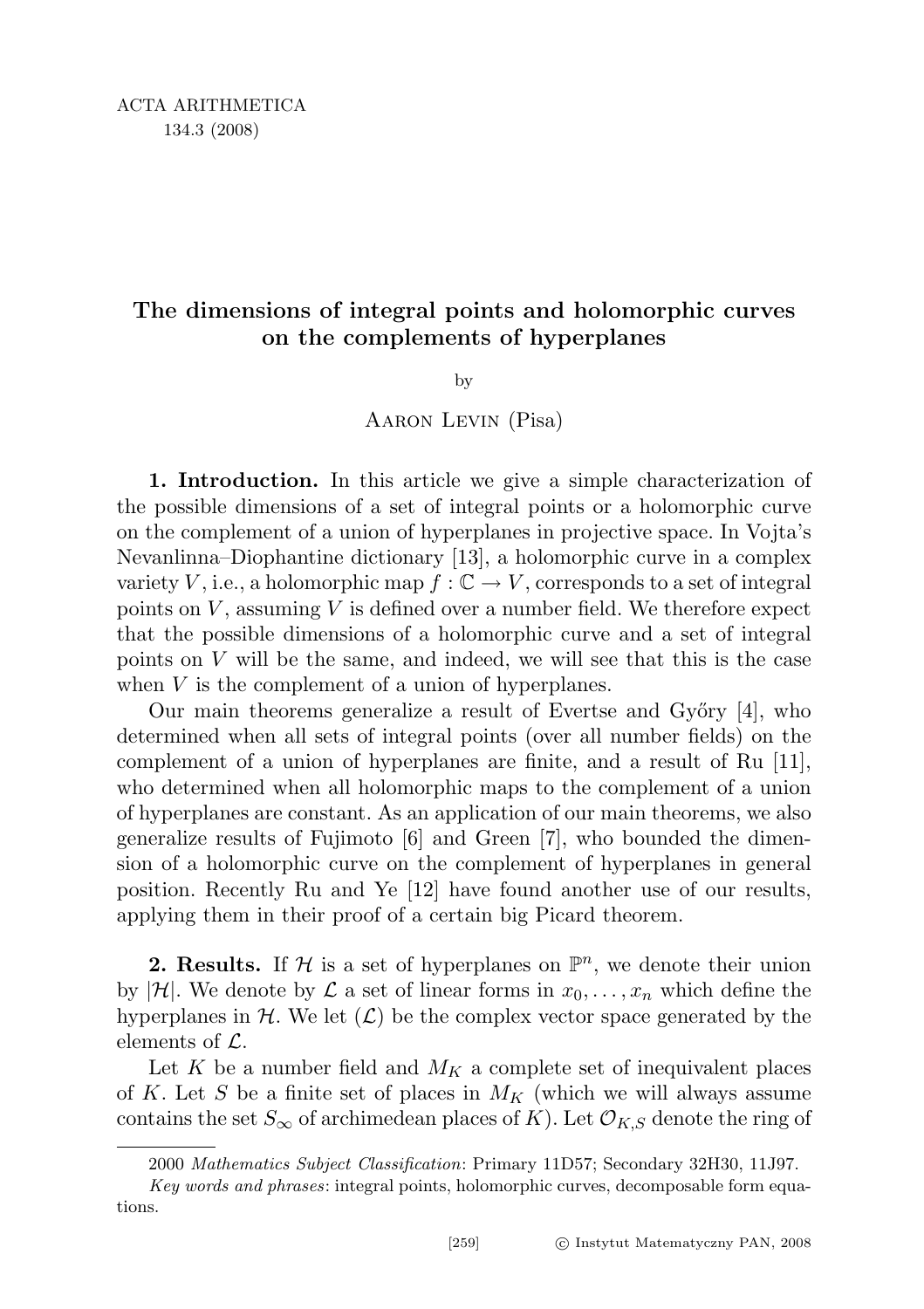S-integers of K. If the set |H| is defined over K, we call a set  $R \subset \mathbb{P}^n(K) \setminus |\mathcal{H}|$ a set of S-integral points on  $\mathbb{P}^n \setminus |\mathcal{H}|$  if for every regular function f on  $\mathbb{P}^n \setminus |\mathcal{H}|$ , defined over K, there exists  $a \in K^*$  such that  $af(P) \in \mathcal{O}_{K,S}$  for all  $P \in R$ . Equivalently, R is a set of S-integral points on  $\mathbb{P}^n \setminus |\mathcal{H}|$  if there exists an affine embedding  $\mathbb{P}^n \setminus |\mathcal{H}| \subset \mathbb{A}^N_K$  such that every  $P \in R$  has S-integral coordinates.

For a set  $R \subset \mathbb{P}^n$ , we use dim R to denote the dimension of the Zariskiclosure of R in  $\mathbb{P}^n$ . Similarly, for a holomorphic curve  $f: \mathbb{C} \to \mathbb{P}^n$ , we define dim  $f(\mathbb{C})$  to be the dimension of the Zariski-closure of  $f(\mathbb{C})$  in  $\mathbb{P}^n$ .

We now state our two main theorems.

THEOREM 1A. Let H be a set of hyperplanes in  $\mathbb{P}^n$  defined over a number field k. Let  $\mathcal L$  be a corresponding set of linear forms. Let  $m=\dim \bigcap_{H\in\mathcal H}H$ . Then there exists a number field  $K \supset k$ ,  $S \subset M_K$ , and a set R of S-integral points on  $\mathbb{P}^n \setminus |\mathcal{H}|$  with  $\dim R = m + 1$ . Moreover, there exists a number field  $K \supset k$ ,  $S \subset M_K$ , and a set R of S-integral points on  $\mathbb{P}^n \setminus |\mathcal{H}|$  with  $\dim R = d > m + 1$  if and only if there exists a partition of  $\mathcal L$  into  $d - m$ nonempty disjoint subsets  $\mathcal{L}_i$ ,

(1) 
$$
\mathcal{L} = \bigsqcup_{i=1}^{d-m} \mathcal{L}_i, \quad \mathcal{L}_i \neq \emptyset \quad \text{for all } i,
$$

such that

(2) 
$$
\mathcal{L} \cap \sum_{j=1}^{d-m} ((\mathcal{L}_j) \cap (\mathcal{L} \setminus \mathcal{L}_j)) = \emptyset.
$$

THEOREM 1B. Let  $H$  be a set of hyperplanes in  $\mathbb{P}^n$ . Let  $L$  be a corresponding set of linear forms. Let  $m = \dim \bigcap_{H \in \mathcal{H}} H$ . Then there exists a holomorphic map  $f: \mathbb{C} \to \mathbb{P}^n \setminus |\mathcal{H}|$  with  $\dim f(\mathbb{C}) = m + 1$ . Moreover, there exists a holomorphic map  $f: \mathbb{C} \to \mathbb{P}^n \setminus |\mathcal{H}|$  with  $\dim f(\mathbb{C}) = d > m+1$  if and only if there exists a partition of  $\mathcal L$  into d – m nonempty disjoint subsets  $\mathcal L_i$ satisfying (1) and (2) above.

Note that in these theorems and elsewhere we define dim  $\emptyset = -1$ . Given a partition of  $\mathcal{L}$ , one needs only elementary linear algebra to check (2). So running over all partitions of  $\mathcal L$  and checking (2), we may determine the possible dimensions of a set of S-integral points on  $\mathbb{P}^n \setminus |\mathcal{H}|$  (over all K and S) or of a holomorphic map  $f : \mathbb{C} \to \mathbb{P}^n \setminus |\mathcal{H}|$ . This aspect of our theorem is not new, however. For instance, in the arithmetic case such an effective procedure is implicit in Laurent's theorem (see, e.g., [1, Th. 7.4.7] and its proof) where, if  $\mathcal{L} = \{L_0, \ldots, L_r\}$ , the set  $\mathbb{P}^n \setminus |\mathcal{H}|$  is embedded in  $\mathbb{G}_m^r$  by the map  $P \mapsto \left(\frac{L_1}{L_0}\right)$  $\frac{L_1}{L_0}(P),\ldots,\frac{L_r}{L_0}$  $\frac{L_r}{L_0}(P)$ . The simple characterizations in Theorems 1A and 1B have the advantage that they are very explicit and lend themselves readily to applications, as in Corollaries 3A and 3B or in the paper [12].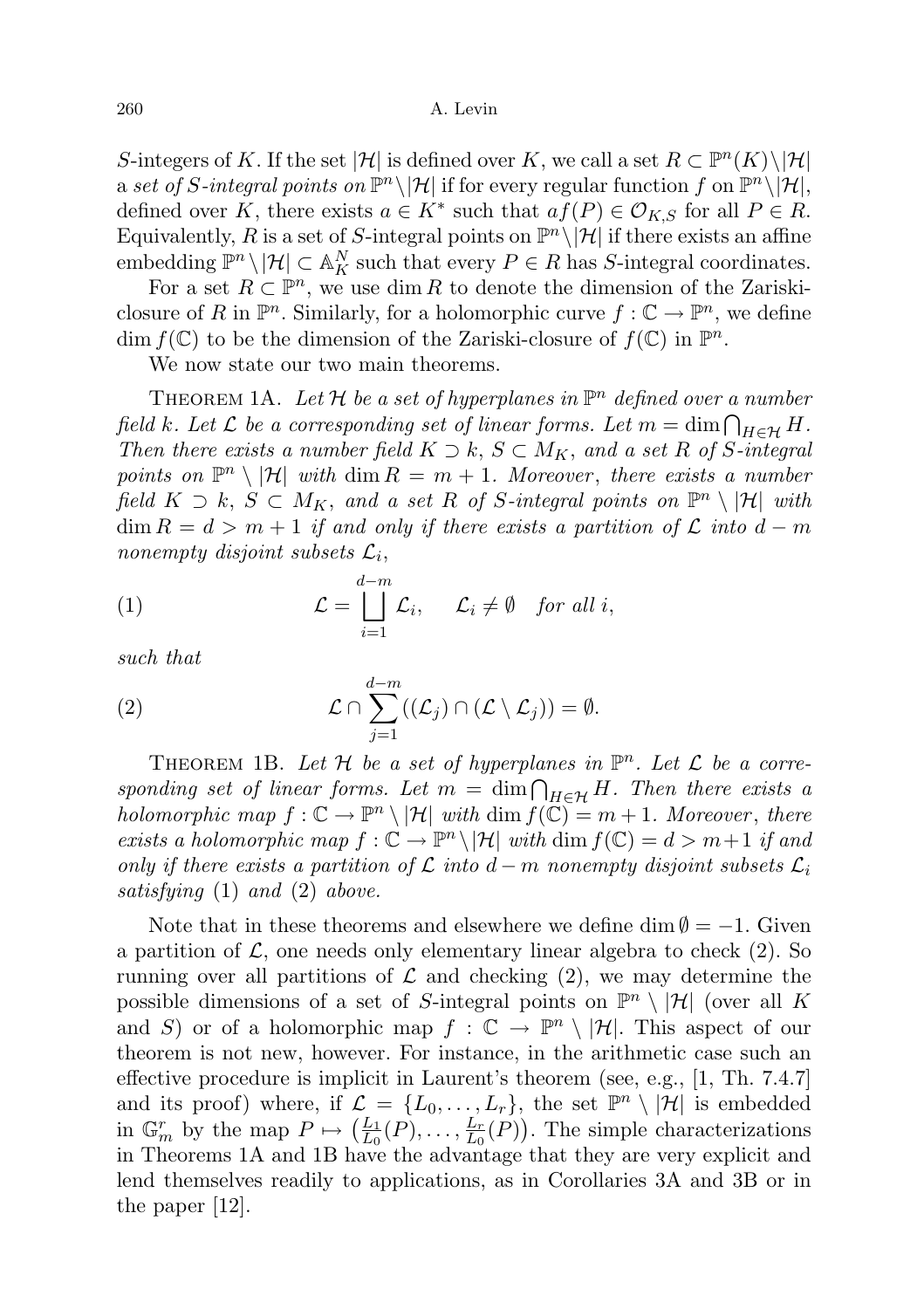For our purposes, it is most convenient to use the language of integral points on varieties. However, we mention that our arithmetic results could also be stated in the more classical terminology of decomposable form equations, i.e., equations of the form

(3) 
$$
F(x_0, \ldots, x_m) \in \beta \mathcal{O}_{K,S}^*, \quad (x_0, \ldots, x_m) \in \mathcal{O}_{K,S}^{m+1},
$$

where  $S \subset M_K$ ,  $\beta \in \mathcal{O}_{K,S}$  is nonzero, and  $F \in K[x_0,\ldots,x_m]$  splits into a product of linear forms over some extension of K. Indeed, sets of integral points on complements of hyperplanes correspond, essentially, to sets of solutions to decomposable form equations. More precisely, let Z be the closed subset of  $\mathbb{P}^m$  defined by F. To each solution of (3), associate the projective point  $(x_0, \ldots, x_m) \in \mathbb{P}^m$ , and let  $R \subset \mathbb{P}^m$  be the set of such points. Then R is a set of S-integral points on  $\mathbb{P}^m \setminus Z$ . Note that, over some extension of  $K, Z$  is a finite union of hyperplanes. Conversely, let  $Z$  be a closed subset of  $\mathbb{P}^m$ , defined by a homogeneous polynomial  $F \in K[x_0, \ldots, x_m]$ , that is a finite union of hyperplanes over some extension of  $K$ . Let  $R$  be a set of S-integral points on  $\mathbb{P}^m \setminus Z$ . Then it is easy to show that there exist a finite number of elements  $\beta_1, \ldots, \beta_r \in \mathcal{O}_{K,S}$  such that each point  $P \in R$  has a representative  $(x_0, \ldots, x_m) \in \mathcal{O}_{K,S}^{m+1}$  that gives a solution to one of the decomposable form equations  $F(x_0, \ldots, x_m) \in \beta_i \mathcal{O}_{K,S}^*, i = 1, \ldots, r$ .

There is an extensive literature on decomposable form equations. For instance, in a somewhat different direction from our results, it is known that the set of solutions to (3) can be naturally divided into a finite number of families, and the number of such families can be explicitly bounded (see  $[3], [5], [8]$ .

We will prove Theorems 1A and 1B in the next two sections. We now mention some of their consequences. The next two corollaries are immediate.

COROLLARY 2A (Evertse and Győry [4]). Let  $\mathcal H$  be a set of hyperplanes in  $\mathbb{P}^n$  defined over a number field k. Let  $\mathcal L$  be a corresponding set of linear forms. Then all sets of S-integral points on  $\mathbb{P}^n \setminus |\mathcal{H}|$  are finite for every number field  $K \supset k$  and  $S \subset M_K$  if and only if  $\bigcap_{H \in \mathcal{H}} H = \emptyset$  and for every proper nonempty subset  $\mathcal{L}_1$  of  $\mathcal{L}$ ,

$$
\mathcal{L} \cap (\mathcal{L}_1) \cap (\mathcal{L} \setminus \mathcal{L}_1) \neq \emptyset.
$$

COROLLARY 2B (Ru [11]). Let  $H$  be a set of hyperplanes in  $\mathbb{P}^n$ . Let  $\mathcal L$  be a corresponding set of linear forms. Then all holomorphic maps  $f$ :  $\mathbb{C} \to \mathbb{P}^n \setminus |\mathcal{H}|$  are constant if and only if  $\bigcap_{H \in \mathcal{H}} H = \emptyset$  and for every proper nonempty subset  $\mathcal{L}_1$  of  $\mathcal{L}$ ,

$$
\mathcal{L} \cap (\mathcal{L}_1) \cap (\mathcal{L} \setminus \mathcal{L}_1) \neq \emptyset.
$$

Let  $[x]$  denote the greatest integer in x.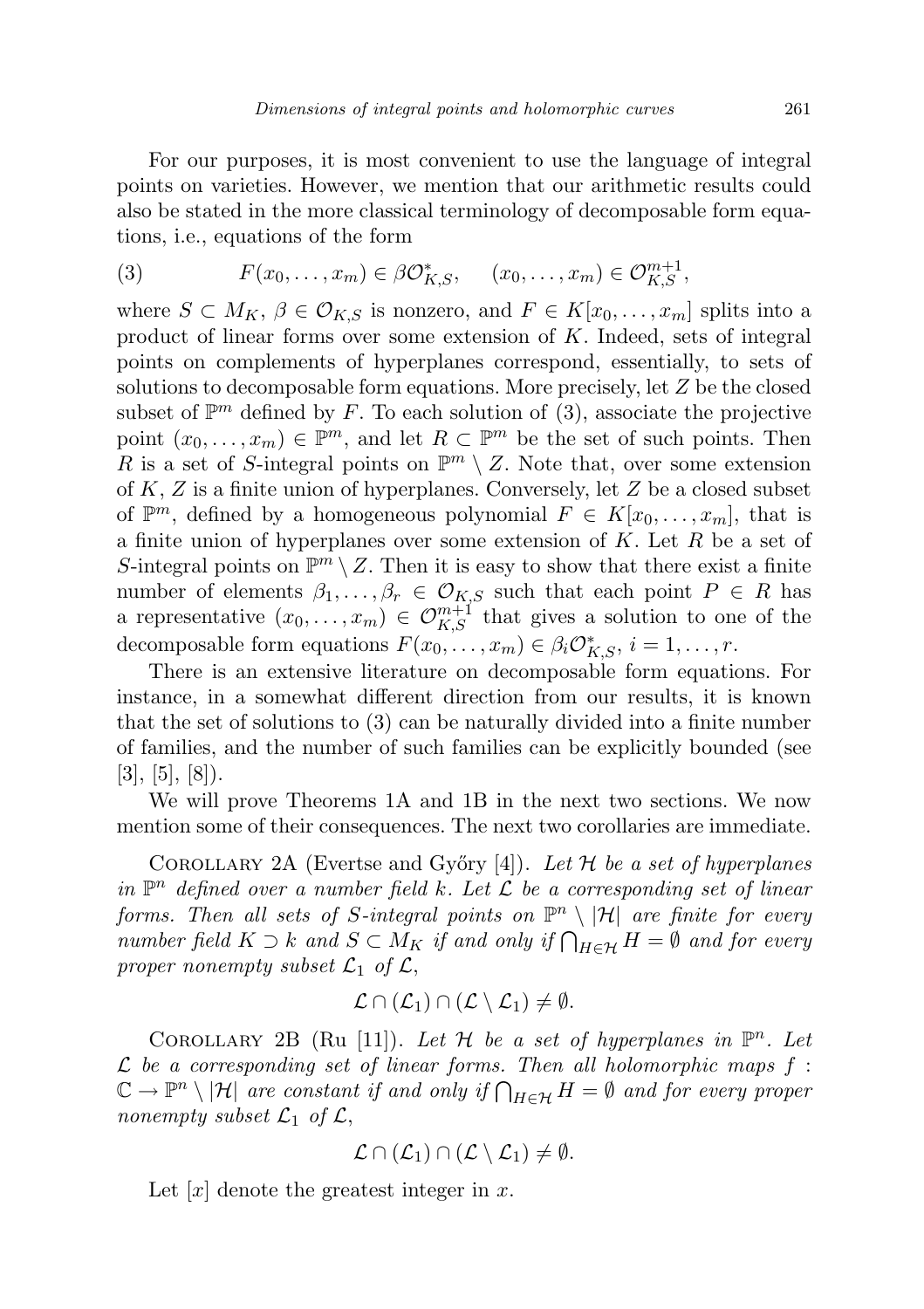COROLLARY 3A. Let  $H$  be a set of hyperplanes in  $\mathbb{P}^n$  defined over a number field k. Suppose that the intersection of any  $s+1$  distinct hyperplanes in H is empty. Let  $r = #H$ . Suppose  $r > s$ . Then for every number field  $K \supset k$  and  $S \subset M_K$ , for all sets R of S-integral points on  $\mathbb{P}^n \setminus |\mathcal{H}|$ ,

(4) 
$$
\dim R \le \left[\frac{s}{r-s}\right].
$$

In particular, if  $r > 2s$ , then all such R are finite. Furthermore, if the hyperplanes in H are in general position  $(s = n)$ , then the bound in (4) is achieved by some R.

COROLLARY 3B. Let  $H$  be a set of hyperplanes in  $\mathbb{P}^n$ . Suppose that the intersection of any  $s + 1$  distinct hyperplanes in H is empty. Let  $r = #H$ . Suppose  $r > s$ . Then for all holomorphic maps  $f : \mathbb{C} \to \mathbb{P}^n \setminus |\mathcal{H}|$ ,

(5) 
$$
\dim f(\mathbb{C}) \le \left[\frac{s}{r-s}\right].
$$

In particular, if  $r > 2s$ , then all holomorphic maps  $f : \mathbb{C} \to \mathbb{P}^n \setminus |\mathcal{H}|$ are constant. Furthermore, if the hyperplanes in  $H$  are in general position  $(s = n)$ , then the bound in (5) is achieved by some f.

Corollary 3B generalizes theorems of Fujimoto [6] and Green [7], who independently proved the case when the hyperplanes are in general position. Working in a different direction, Noguchi and Winkelmann [9] have generalized Fujimoto and Green's result (and its arithmetic analogue) to hypersurfaces of projective space in general position.

We now prove both corollaries simultaneously.

*Proof of Corollaries 3A and 3B.* To prove (4) and (5), let  $d > s/(r - s)$ be an integer. Let  $\mathcal{L} = \bigsqcup_{i=1}^{d+1} \mathcal{L}_i$  be a partition of  $\mathcal L$  into nonempty disjoint subsets. Note that since  $r > s$ ,  $\bigcap_{H \in \mathcal{H}} H = \emptyset$ , so  $m = -1$  in Theorems 1A and 1B. Using  $d > s/(r - s)$ , we see that there exists an index  $i_0$  such that  $\#\mathcal{L} \setminus \mathcal{L}_{i_0} \geq \frac{d}{d+1}r > s.$  Since at most s of the hyperplanes meet at a point, we therefore see that  $(\mathcal{L} \setminus \mathcal{L}_{i_0})$  is the whole  $n + 1$ -dimensional vector space of linear forms, and so in particular,

$$
\mathcal{L} \cap \sum_{j=1}^{d+1} ((\mathcal{L}_j) \cap (\mathcal{L} \setminus \mathcal{L}_j)) \neq \emptyset.
$$

Thus, using Theorems 1A and 1B, we obtain the desired inequalities.

For the last assertions of the corollaries, where  $s = n$ , let  $d = \lfloor n/(r - n) \rfloor$ . Then we may partition  $\mathcal L$  into nonempty disjoint subsets  $\mathcal L_i$ ,  $i = 1, \ldots, d+1$ , such that  $\#\mathcal{L}_i \geq r - n$  for all i. Suppose that (2) does not hold. Let  $L \in \mathcal{L}$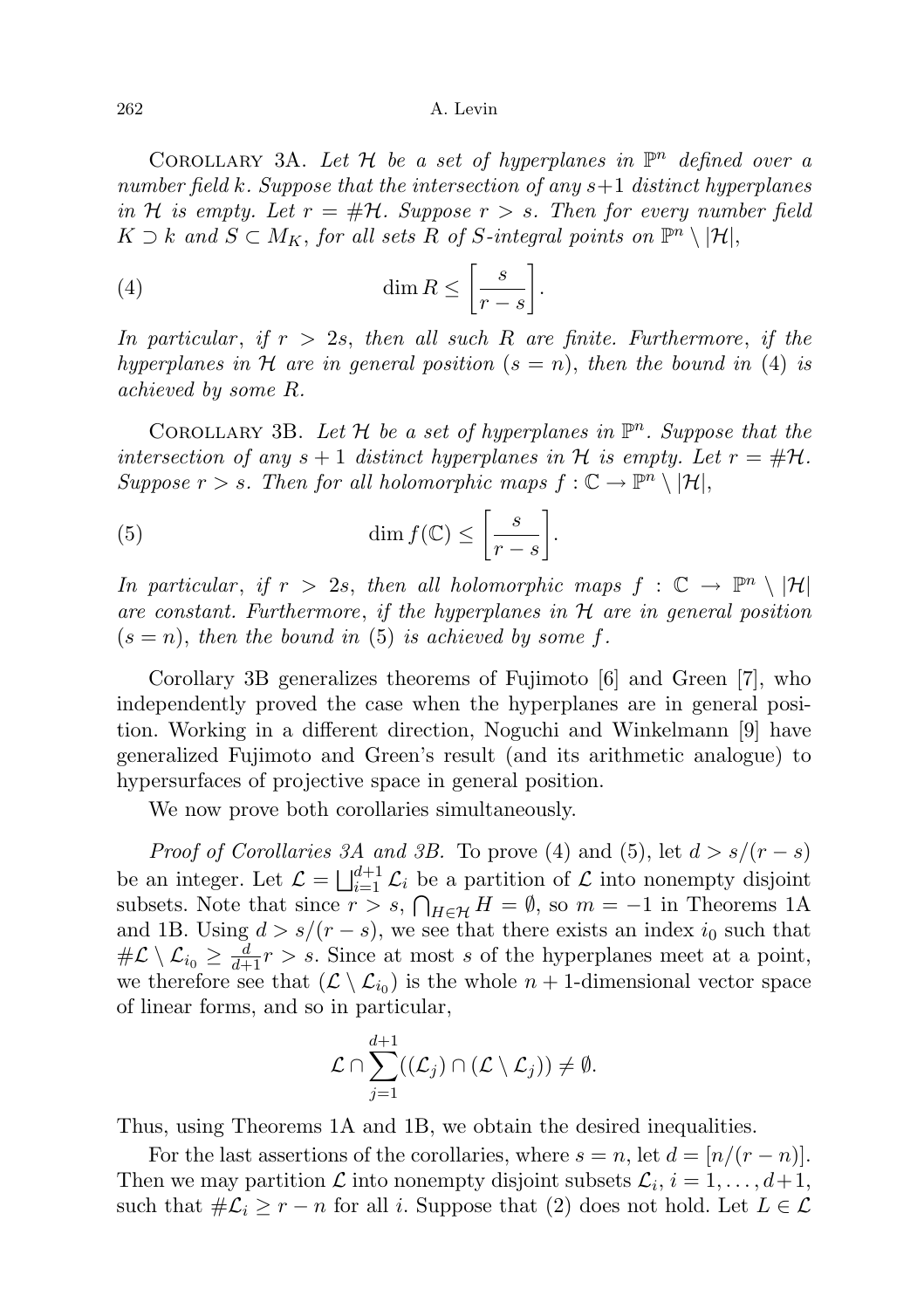with

$$
L \in \sum_{j=1}^{d+1} (({\mathcal L}_j) \cap ({\mathcal L} \setminus {\mathcal L}_j)).
$$

For some index  $i_0, L \in \mathcal{L}_{i_0}$ . Note that

$$
\sum_{j=1}^{d+1} ((\mathcal{L}_j) \cap (\mathcal{L} \setminus \mathcal{L}_j)) \subset (\mathcal{L} \setminus \mathcal{L}_{i_0}),
$$

so that  $L \in (\mathcal{L} \setminus \mathcal{L}_{i_0})$ . From  $\#\mathcal{L}_{i_0} \ge r - n$ , we have  $\#\mathcal{L} \setminus \mathcal{L}_{i_0} \le n$ . This implies that the set  $\mathcal{L} \setminus \mathcal{L}_{i_0} \cup \{L\}$  of at most  $n + 1$  linear forms is linearly dependent. This contradicts the hypothesis that the hyperplanes were in general position. Therefore (2) holds for this partition of  $\mathcal{L}$ , and so we are done by Theorems 1A and 1B.

3. A reformulation of the problem. In this section we give a simple reformulation of the main problem. If  $Y \not\subset |\mathcal{H}|$  is a linear subspace of  $\mathbb{P}^n$ then we define

$$
\mathcal{H}|_Y = \{H \cap Y \mid H \in \mathcal{H}\}.
$$

Note that  $\mathcal{H}|_Y$  may contain fewer hyperplanes than  $\mathcal{H}$ . We will denote by  $\mathcal{L}|_Y$  a set of linear forms defining the hyperplanes in  $\mathcal{H}|_Y$ .

Consider the condition

(6)  $Y \subset \mathbb{P}^n$  is a linear space,  $Y \not\subset |\mathcal{H}|$ , and  $\mathcal{L}|_Y$  is a linearly independent set.

We now reformulate our problem in terms of this condition.

THEOREM 4A. Let H be a set of hyperplanes in  $\mathbb{P}^n$  defined over a number field k. Let  $\mathcal L$  be a corresponding set of linear forms. There exists a number field  $K \supset k$ ,  $S \subset M_K$ , and a set R of S-integral points on  $\mathbb{P}^n \setminus |\mathcal{H}|$  with  $\dim R = d$  if and only if there exists a Y satisfying (6) with  $\dim Y = d$ .

THEOREM 4B. Let  $H$  be a set of hyperplanes in  $\mathbb{P}^n$ . Let  $\mathcal L$  be a corresponding set of linear forms. There exists a holomorphic map  $f : \mathbb{C} \to$  $\mathbb{P}^n \setminus |\mathcal{H}|$  with dim  $f(\mathbb{C}) = d$  if and only if there exists a Y satisfying (6) with  $\dim Y = d$ .

We will see that these theorems are simple consequences of the following two fundamental lemmas. We begin by giving the S-unit lemma, due to van der Poorten and Schlickewei [10] and Evertse [2].

LEMMA 5A (S-unit lemma). Let k be a number field and let  $n > 1$  be an integer. Let  $\Gamma$  be a finitely generated subgroup of  $k^*$ . Then all but finitely many solutions of the equation

(7)  $u_0 + u_1 + \cdots + u_n = 1, \quad u_i \in \Gamma,$ satisfy an equation of the form  $\sum_{i\in I} u_i = 0$ , where I is a subset of  $\{0, \ldots, n\}$ .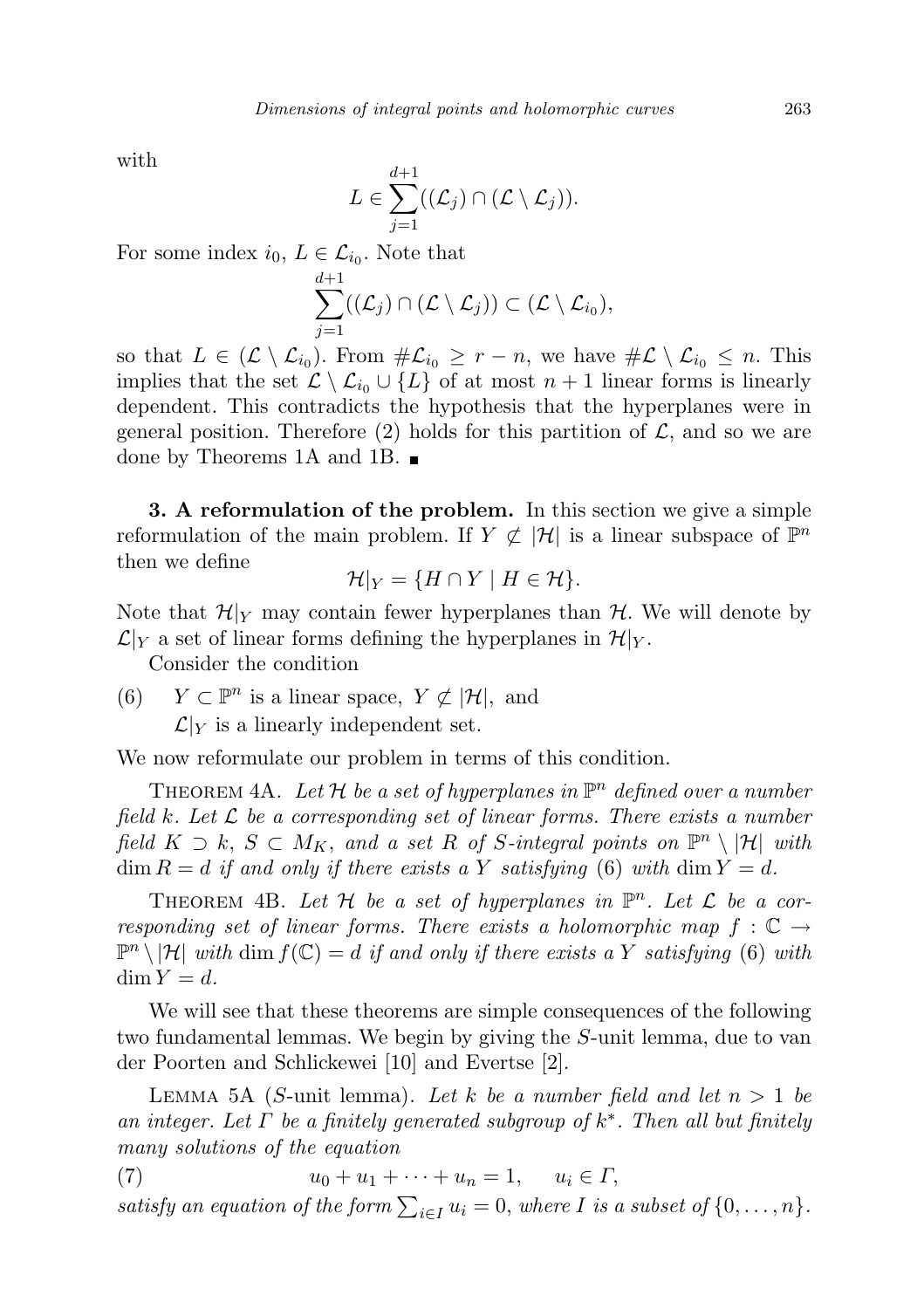The analytic analogue of the S-unit lemma is Borel's lemma.

LEMMA 5B (Borel's lemma). Let  $f_1, \ldots, f_n$  be entire functions without zeros on C. Suppose that

$$
(8) \t\t f_1 + \cdots + f_n = 1.
$$

Then  $f_i$  is constant for some i.

LEMMA 6A. Let H be a set of hyperplanes in  $\mathbb{P}^n$  defined over a number field k, and let  $\mathcal L$  be a corresponding set of linear forms. All sets of S-integral points on  $\mathbb{P}^n \setminus |\mathcal{H}|$  are non-Zariski-dense, for all choices of  $K \supset k$  and  $S \subset M_K$ , if and only if  $\mathcal L$  is a linearly dependent set. Furthermore, in this case any set R of S-integral points on  $\mathbb{P}^n \setminus |\mathcal{H}|$  is contained in a finite union of hyperplanes of  $\mathbb{P}^n$ .

*Proof.* Suppose  $\mathcal L$  is a linearly dependent set. Let  $\{L_1, \ldots, L_m\} \subset \mathcal L$  be a minimal linearly dependent subset, that is, no proper subset is linearly dependent. Then  $\sum_{i=1}^{m-1} c_i L_i = c_m L_m$  for some choice of  $c_i \in k^*$ . Let R be a set of S-integral points on  $\mathbb{P}^n \setminus |\mathcal{H}|$ . Since all of the poles of  $L_i/L_m$  lie in  $|\mathcal{H}|$ , there exists an  $a \in K^*$  such that  $aL_i/L_m$  takes on S-integral values on R. Since the poles of  $L_m/L_i$  also lie in  $|\mathcal{H}|$ , the same reasoning applies to  $L_m/L_i$ . Therefore  $\frac{L_i}{L_m}(P)$  lies in only finitely many cosets of  $\mathcal{O}_{K,S}^*$  for  $P \in R$ . By enlarging S, we may assume without loss of generality that  $\frac{c_iL_i}{c_mL_m}(P)$  is an S-unit for all  $P \in R$  and  $i = 1, \ldots, m$ . Since

$$
\sum_{i=1}^{m-1} \frac{c_i L_i}{c_m L_m}(P) = 1 \quad \text{for all } P \in R,
$$

by the S-unit lemma, it follows that all  $P \in \mathbb{R}$  either belong to one of the hyperplanes defined by  $\sum_{i \in I} c_i L_i = 0$  for some subset  $I \subset \{1, \ldots, m-1\}$  (this equation is nontrivial by the minimality of the linear dependence relation) or they belong to a hyperplane defined by  $\frac{c_i L_i}{c_m L_m} = t \in T$ , where  $T \subset \mathcal{O}_{K,S}^*$  is a finite subset containing the elements that appear in the exceptional solutions to the S-unit equation  $\sum_{i=1}^{m-1} x_i = 1$ . Thus R is contained in a finite union of hyperplanes of  $\mathbb{P}^n$ .

Conversely, suppose that  $\mathcal L$  is a linearly independent set. After a k-linear change of coordinates, we may assume that  $\mathcal{L} = \{x_0, \ldots, x_m\}$  for some  $m \leq n$ . Let  $K \supset k$  be a number field with  $\mathcal{O}_{K}^{*}$  infinite. Let S be the set of archimedean places of K. Let R be the set of points in  $\mathbb{P}^n$  which have a representation where the coordinates are all  $(S-)$ units. Then it is easy to see that R is a set of S-integral points on  $\mathbb{P}^n \setminus |\mathcal{H}|$ . We now show that R is Zariski-dense in  $\mathbb{P}^n$ . This results from the S-unit lemma, or the following more elementary argument. Consider the set of homogeneous polynomials in  $x_0, \ldots, x_n$  that vanish on  $R \subset \mathbb{P}^n$ . If this set is nonempty, let p be a polynomial in this set with a minimal number of terms. Let  $x_i$  be a variable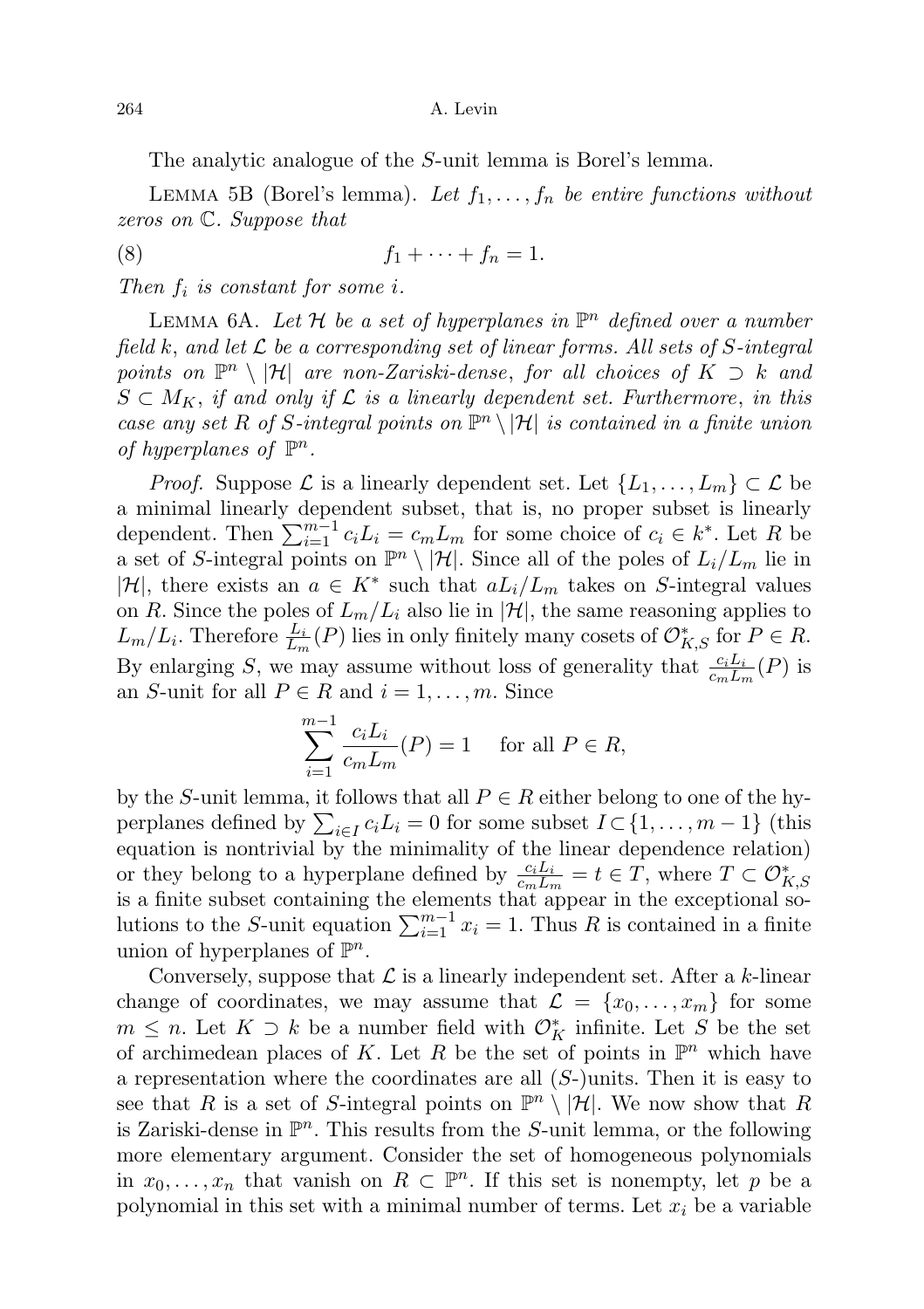that appears with different powers in two monomials of  $p$  (clearly,  $p$  has more than one term). Let  $u \in \mathcal{O}_K^*$  be a unit that is not a root of unity. Let  $q$  be the homogeneous polynomial obtained from p by the substitution  $x_i \mapsto ux_i$ . Then  $q$  also vanishes on  $R$ . By our choice of  $u$  and  $x_i$ ,  $q$  is not a scalar multiple of p. However, p and q contain the same monomials. Therefore, there exists a linear combination of  $p$  and  $q$  that vanishes on  $R$  and has strictly fewer terms than p. This contradicts the minimality of p, so R is Zariski-dense in  $\mathbb{P}^n$ .

LEMMA 6B. Let H be a set of hyperplanes in  $\mathbb{P}^n$ , and let L be a corresponding set of linear forms. There does not exist a holomorphic map  $f: \mathbb{C} \to \mathbb{P}^n \setminus |\mathcal{H}|$  with Zariski-dense image if and only if  $\mathcal{L}$  is a linearly dependent set. Furthermore, in this case all such holomorphic maps f have image contained in a hyperplane of  $\mathbb{P}^n$ .

*Proof.* Suppose  $\mathcal L$  is a linearly dependent set. Let  $\{L_1, \ldots, L_m\} \subset \mathcal L$ be a minimal linearly dependent set. Then there exist nonzero constants  $c_1, \ldots, c_{m-1}$  such that

$$
\sum_{i=1}^{m-1} c_i \frac{L_i}{L_m} = 1.
$$

Let  $f: \mathbb{C} \to \mathbb{P}^n \setminus |\mathcal{H}|$  be a holomorphic map and let  $g_i = \frac{L_i}{L_i}$  $rac{L_i}{L_m} \circ f$ . Then  $g_i$ is an entire function without zeros on  $\mathbb C$  since the image of  $\tilde{f}^m$  omits |H|. We also have  $\sum_{i=1}^{m-1} c_i g_i = 1$ . By Borel's lemma,  $g_i = \alpha$  for some i and some constant  $\alpha \in \mathbb{C}$ . Therefore the image of f is contained in the hyperplane defined by  $L_i - \alpha L_m = 0$ .

Conversely, suppose that  $\mathcal L$  is a linearly independent set. After a linear change of coordinates, we may assume that  $\mathcal{L} = \{x_0, \ldots, x_m\}$  for some  $m \leq n$ . Let  $f: \mathbb{C} \to \mathbb{P}^n \setminus |\mathcal{H}|$  be defined by  $f = (1, e^z, e^{z^2}, \dots, e^{z^n})$ . Looking at the growth as  $z \to \infty$ , it is clear that no homogeneous polynomial can vanish on  $f(\mathbb{C})$ , and so  $f(\mathbb{C})$  is Zariski-dense in  $\mathbb{P}^n$ .

Theorems 4A and 4B now follow rather directly from Lemmas 6A and 6B:

*Proof of Theorems 4A and 4B.* We first make two general observations. In condition (6), even in the arithmetic case, we have allowed complex linear spaces Y. However, when the hyperplanes in  $H$  are defined over a number field  $k$ , it is easily seen that

## $\max\{\dim Y \mid Y \text{ satisfies } (6)\}\$

 $=\max\{\dim Y \mid Y \text{ is defined over a number field and } Y \text{ satisfies (6)}\}.$ 

Secondly, if Y satisfies (6), then for any  $0 \le d' \le \dim Y$ , there exists a Y' satisfying (6) with dim  $Y' = d'$ . To see this, let  $\mathcal{H}|_Y = \{H_1, \ldots, H_r\}$ . If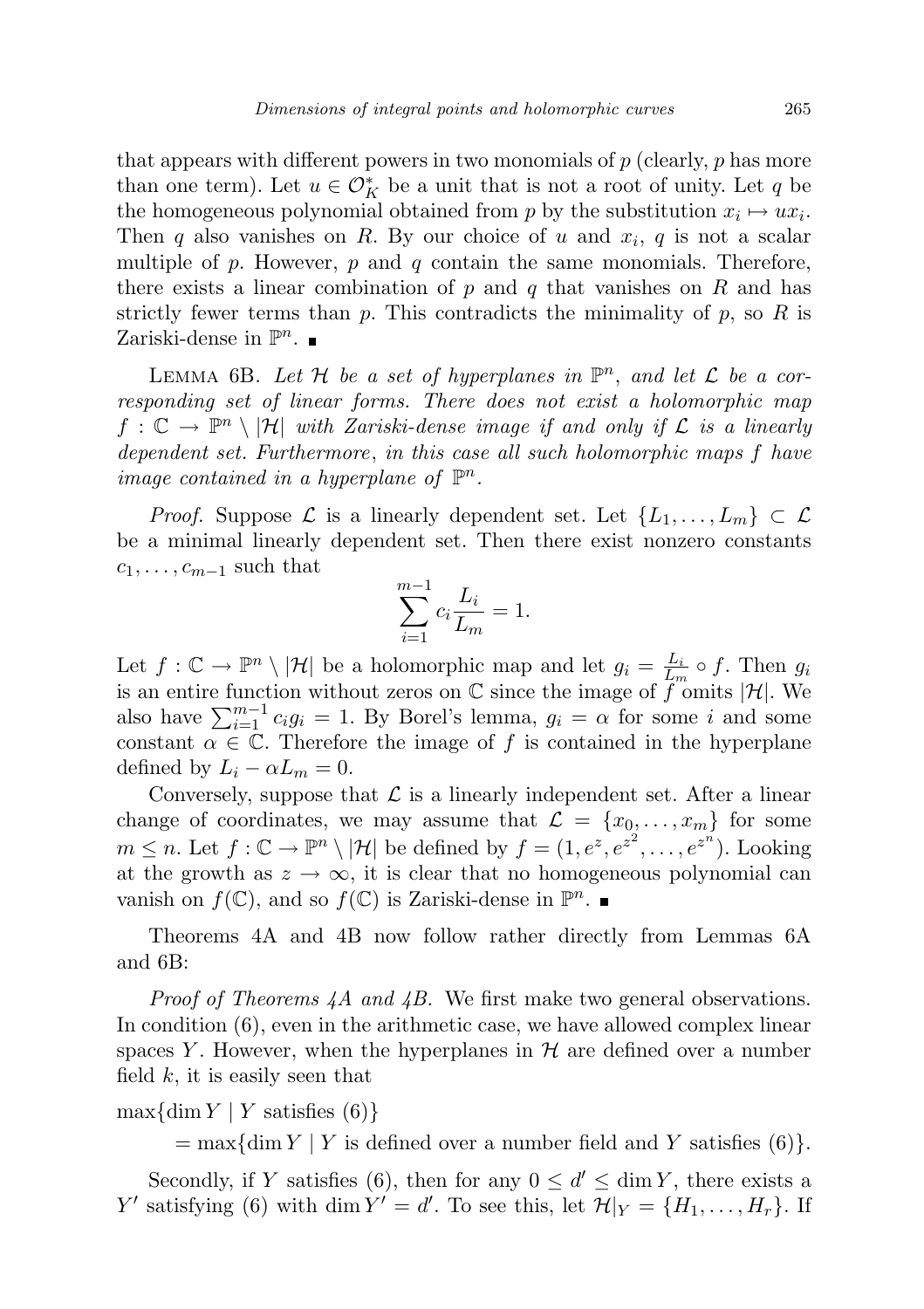$r \geq \dim Y + 1 - d'$ , then let Y' be any linear space  $Y' \not\subset |\mathcal{H}|$  with

$$
\bigcap_{i=1}^{\dim Y + 1 - d'} H_i \subset Y'
$$

and dim  $Y' = d'$ . Then Y' satisfies (6). If  $r < \dim Y + 1 - d'$ , then  $\bigcap_{i=1}^r H_i$ consists of a single linear space of dimension  $\geq d'$ . Therefore, we may choose Y' to be a linear space  $Y' \not\subset |\mathcal{H}|$  with  $\dim Y' = d'$  and  $\mathcal{H}|_{Y'}$  consisting of a single hyperplane (ignoring the trivial case  $d' = 0$ ).

Suppose now that there exists a  $Y$  satisfying  $(6)$ . Using the remarks above, we see that if the hyperplanes in  $H$  are defined over a number field, then there exists a  $Y'$  satisfying (6) with  $Y'$  defined over a number field and  $\dim Y' = \dim Y$ . So, restricting things to Y (or Y'), it is immediate from Lemmas 6A and 6B that there exists a number field  $K \supset k, S \subset M_K$ , a set R of S-integral points on  $\mathbb{P}^n \setminus |\mathcal{H}|$  with dim  $R = \dim Y$ , and a holomorphic map  $f: \mathbb{C} \to \mathbb{P}^n \setminus |\mathcal{H}|$  with  $\dim f(\mathbb{C}) = \dim Y$ .

Let R be a set of S-integral points on  $\mathbb{P}^n \setminus |\mathcal{H}|$  or the image of a holomorphic map  $f: \mathbb{C} \to \mathbb{P}^n \setminus |\mathcal{H}|$ . Repeatedly applying Lemma 6A or 6B (bearing in mind that when  $\mathcal L$  is a linearly dependent set, R is contained in a union of projective spaces to which the lemmas may be applied again), we see that there exists a Y satisfying (6) with dim  $R \leq \dim Y$ . By our earlier remarks, there then exists a Y' satisfying (6) with dim  $Y' = \dim R$ .

4. Proof of main theorems. We first make one more definition. We define the zero set of a set of linear forms  $\mathcal L$  in  $n+1$  variables to be the linear variety

$$
Z(\mathcal{L}) = \{ P \in \mathbb{P}^n \mid L(P) = 0 \text{ for all } L \in \mathcal{L} \}.
$$

Using Theorems 4A and 4B we are reduced to computing, for a given set of hyperplanes  $\mathcal{H}$ , the possible dimensions of a linear space Y satisfying (6). Theorems 1A and 1B are therefore equivalent to the following theorem.

THEOREM 7. Let H be a set of hyperplanes in  $\mathbb{P}^n$ . Let L be a corresponding set of linear forms. Let  $m = \dim \bigcap_{H \in \mathcal{H}} H$ . Then there exists a Y satisfying (6) with dim  $Y = m + 1$ . Moreover, there exists a Y satisfying (6) with dim  $Y = d > m + 1$  if and only if there exists a partition of  $\mathcal L$  into  $d-m$  nonempty disjoint subsets  $\mathcal{L}_i$  satisfying (1) and (2).

Proof. We first prove our assertion about the existence of a Y satisfying (6) with dim  $Y = m + 1$ . If  $m = -1$  this is trivial. Otherwise, we may take Y to be any linear subspace of  $\mathbb{P}^n$  of dimension  $m+1$  with  $\bigcap_{H\in\mathcal{H}}H\subset Y\not\subset |\mathcal{H}|$ . In this case  $\mathcal{L}|_Y$  consists of a single linear form, which is therefore a linearly independent set.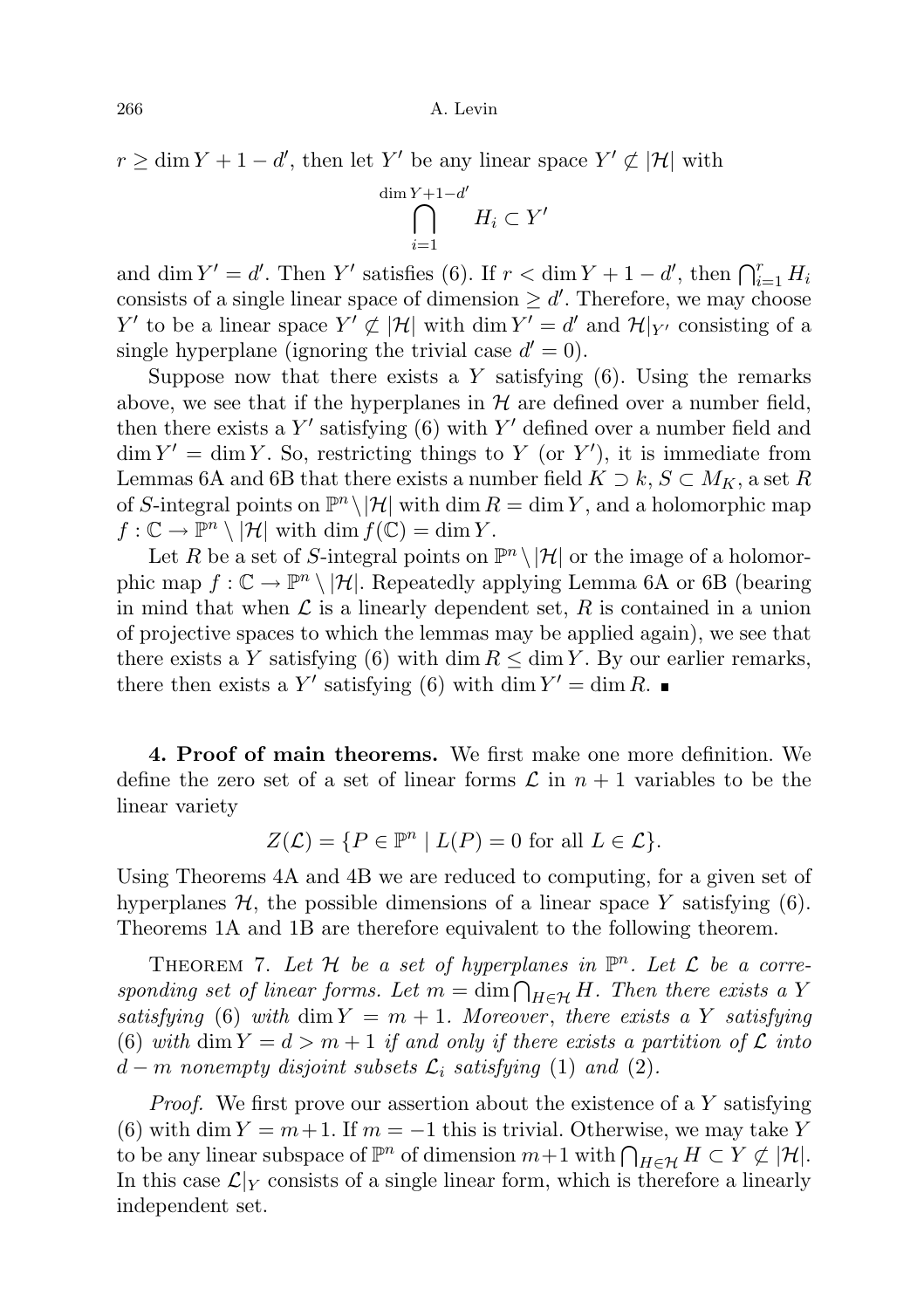Suppose now that there exists a Y satisfying (6) with dim  $Y = d$  $m + 1$ . Let  $m' = \dim \bigcap_{H' \in \mathcal{H}|_Y} H'$ . Then  $m' \leq m$ . Since Y satisfies (6),  $\mathcal{H}|_Y$ consists of exactly  $d - m'$  hyperplanes of Y, say  $H'_1, \ldots, H'_{d-m'}$ . Let  $\mathcal{L}_i$ ,  $i = 1, \ldots, d - m'$ , consist of the linear forms in  $\mathcal L$  that define hyperplanes which intersect Y in  $H'_i$ . Then we get a partition  $\mathcal{L} = \bigsqcup_{i=1}^{d-m'} \mathcal{L}_i$  of  $\mathcal L$  into  $d - m'$  nonempty disjoint subsets. Let  $j \in \{1, ..., d - m'\}$ . Then

$$
Z((\mathcal{L}\setminus \mathcal{L}_j))\supset \bigcap_{i\neq j}H_i'.
$$

It follows from the linear independence of  $\mathcal{L}|_Y$  that  $\bigcap_{i \neq j} H'_i$  contains a point in Y not contained in  $H'_{j}$ . Therefore

$$
Z((\mathcal{L}_j) \cap (\mathcal{L} \setminus \mathcal{L}_j)) \supset \mathrm{Span}\left(H'_j, \bigcap_{i \neq j} H'_i\right) = Y.
$$

So

$$
Z\Big(\sum_{j=1}^{d-m'}\big((\mathcal{L}_j)\cap(\mathcal{L}\setminus\mathcal{L}_j)\big)\Big)\supset Y.
$$

Since  $Y \nsubseteq |\mathcal{H}|$ , we must therefore have  $\mathcal{L} \cap \sum_{j=1}^{d-m'}((\mathcal{L}_j) \cap (\mathcal{L} \setminus \mathcal{L}_j)) = \emptyset$ . Let  $\mathcal{M}_1 = \bigcup_{i=1}^{m+1-m'} \mathcal{L}_i$  and  $\mathcal{M}_i = \mathcal{L}_{i+m-m'}$  for  $i = 2, \ldots, d-m$ . Let  $\mathcal{M} =$  $\bigcup_{i=1}^{d-m} \mathcal{M}_i$ . It is straightforward to verify that

$$
\sum_{j=1}^{d-m} ((\mathcal{M}_j) \cap (\mathcal{M} \setminus \mathcal{M}_j)) \subset \sum_{j=1}^{d-m'} ((\mathcal{L}_j) \cap (\mathcal{L} \setminus \mathcal{L}_j)).
$$

Therefore (1) and (2) are satisfied (with  $\mathcal{L}_i = \mathcal{M}_i$ ).

In the other direction, suppose that there exists a partition  $\mathcal{L} = \bigsqcup_{i=1}^{d-m} \mathcal{L}_i$ into  $d - m$  nonempty disjoint subsets such that (2) is satisfied. Let

$$
U_0 = \sum_{j=1}^{d-m} ((\mathcal{L}_j) \cap (\mathcal{L} \setminus \mathcal{L}_j)).
$$

We now define vector spaces  $U_i$ ,  $i = 0, \ldots, d - m$ , such that:

- 1.  $U_i \subset U_j$  for  $i < j$ .
- 2. dim  $U_i \cap (\mathcal{L}_i) = \dim(\mathcal{L}_i) 1$  for  $i > 0$ .
- 3.  $U_i \cap \mathcal{L} = \emptyset$ .
- 4.  $U_i = \sum_{j=1}^{d-m} (U_i \cap (\mathcal{L}_j)).$

Clearly, the space  $U_0$  we have defined satisfies these conditions.

We now define  $U_i$  inductively. Suppose that we have defined a  $U_{i-1}$  with the above properties. Since  $U_{i-1} \cap \mathcal{L} = \emptyset$ , it follows that  $U_{i-1} \cap (\mathcal{L}_i)$  is a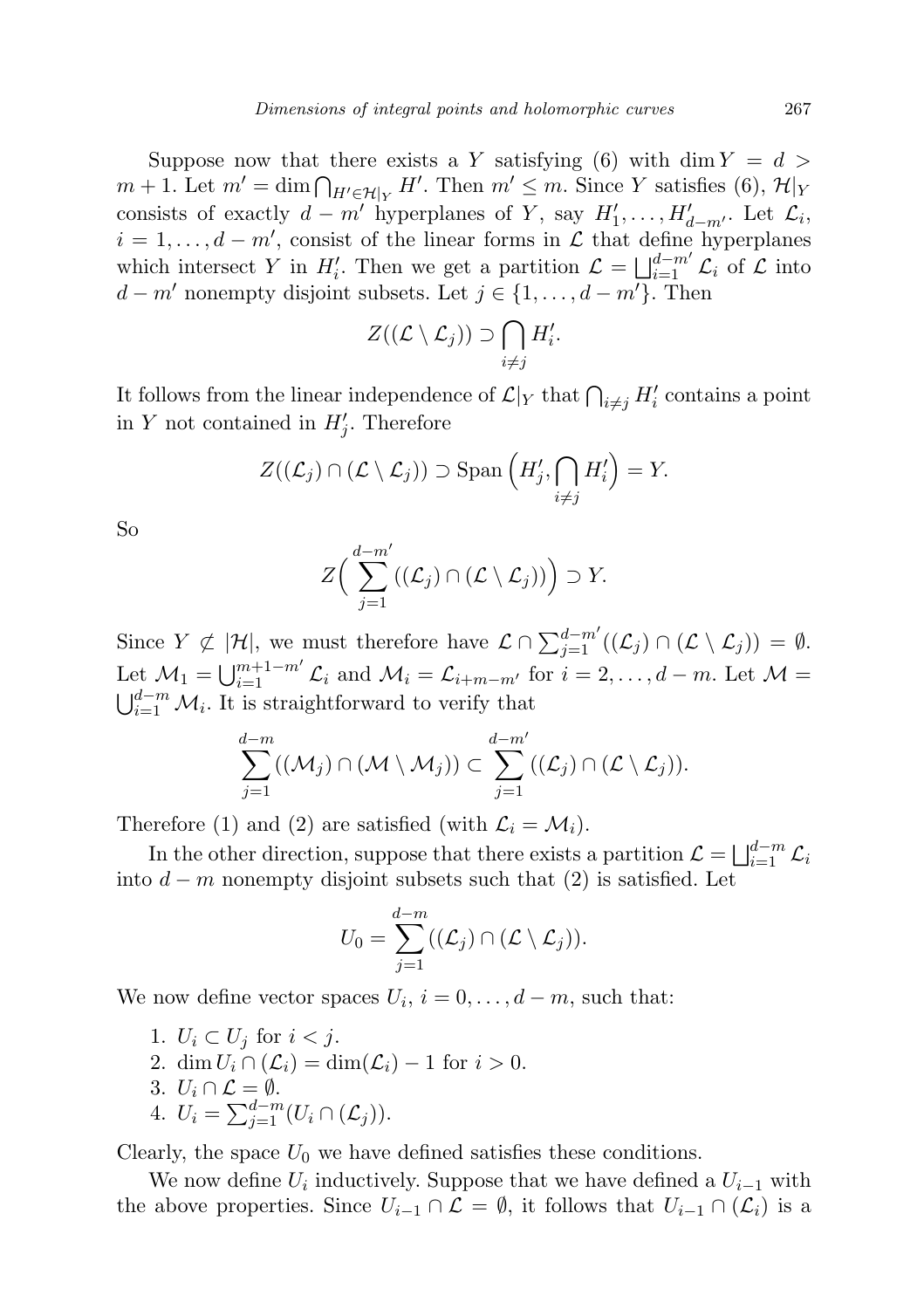proper subspace of  $(\mathcal{L}_i)$ . Therefore, since  $\mathbb C$  is infinite,

$$
\bigcup_{L\in\mathcal{L}_i} (U_{i-1}\cap(\mathcal{L}_i)+L)\neq(\mathcal{L}_i).
$$

So we easily see that we may add elements of  $(\mathcal{L}_i)$  to  $U_{i-1}$  to get a space  $U_i$ with  $\dim U_i \cap (\mathcal{L}_i) = \dim(\mathcal{L}_i) - 1$  and  $U_i \cap \mathcal{L}_i = \emptyset$ . Also, we have  $U_{i-1} \subset U_i$ , and since we added only elements of  $(\mathcal{L}_i)$ , we deduce from the corresponding property of  $U_{i-1}$  that  $U_i = \sum_{j=1}^{d-m} (U_i \cap (\mathcal{L}_j))$ . In fact, we have

(9) 
$$
U_i = U_i \cap (\mathcal{L}_i) + \sum_{j \neq i} (U_{i-1} \cap (\mathcal{L}_j)).
$$

To show that  $U_i$  has all the required properties, it only remains to show that  $U_i \cap \mathcal{L} = \emptyset.$ 

Suppose that  $L \in U_i \cap \mathcal{L}_{j'}$  for some j'. Since  $U_i \cap \mathcal{L}_i = \emptyset$ , we must have  $j' \neq i$ . By (9), we may write  $L = \sum_{j=1}^{d-m} u_j$ , with  $u_j \in (\mathcal{L}_j) \cap U_{i-1}$  for  $j \neq i$ and  $u_i \in (\mathcal{L}_i)$ . Therefore  $L - u_{j'} = \sum_{j \neq j'} u_j$  and

$$
L-u_{j'}\in(\mathcal{L}_{j'})\cap(\mathcal{L}\setminus\mathcal{L}_{j'}).
$$

So  $L - u_{j'} \in U_0 \subset U_{i-1}$ . But  $u_{j'} \in U_{i-1}$ , which implies that  $L \in U_{i-1}$ . This contradicts the assumption that  $U_{i-1} \cap \mathcal{L} = \emptyset$ . Therefore  $U_i \cap \mathcal{L} = \emptyset$ .

Let  $U_0, \ldots, U_{d-m}$  be vector spaces defined as above. Let  $Y = Z(U_{d-m})$ . We claim that  $Y \not\subset |\mathcal{H}|$ ,  $\mathcal{L}|_Y$  is a linearly independent set, and dim  $Y = d$ . Since  $U_{d-m} \cap \mathcal{L} = \emptyset$ , we have  $Y \not\subset |\mathcal{H}|$ . As  $\dim U_i \cap (\mathcal{L}_i) = \dim(\mathcal{L}_i) - 1$  for  $i > 0, U_i \subset U_{d-m}$  for all i, and  $U_{d-m} \cap \mathcal{L} = \emptyset$ , we must have

$$
\dim U_{d-m} \cap (\mathcal{L}_i) = \dim(\mathcal{L}_i) - 1
$$

for all i. Therefore

$$
\dim(U_{d-m}+(\mathcal{L}_i)) = \dim U_{d-m} + \dim(\mathcal{L}_i) - \dim U_{d-m} \cap (\mathcal{L}_i) = 1 + \dim U_{d-m}.
$$

Let  $\mathcal{H}_i$  be the set of hyperplanes defined by the elements of  $\mathcal{L}_i$ . The above equation shows that  $\mathcal{H}_i|_Y$  consists of a single hyperplane of Y. So  $\mathcal{H}|_Y$ consists of at most  $d - m$  hyperplanes of Y. If dim  $Y = d$ , then the facts that dim  $\bigcap_{H \in H|_Y} H = m$  (since  $U_{d-m} \subset (\mathcal{L})$ ), and that  $\#\mathcal{H}|_Y \leq d-m$ , imply that  $\mathcal{L}|_Y$  is a linearly independent set. So it remains to show that  $\dim Y = d$ , or equivalently, that  $\dim U_{d-m} = n - d$ . Repeatedly applying the equation  $\dim(U + V) = \dim U + \dim V - \dim U \cap V$  we get

(10) 
$$
\dim \sum_{i=1}^{d-m} (\mathcal{L}_i) = \dim(\mathcal{L}) = n - m
$$

$$
= \sum_{i=1}^{d-m} \dim(\mathcal{L}_i) - \sum_{j=1}^{d-m-1} \dim \left( (\mathcal{L}_{j+1}) \cap \sum_{i=1}^{j} (\mathcal{L}_i) \right)
$$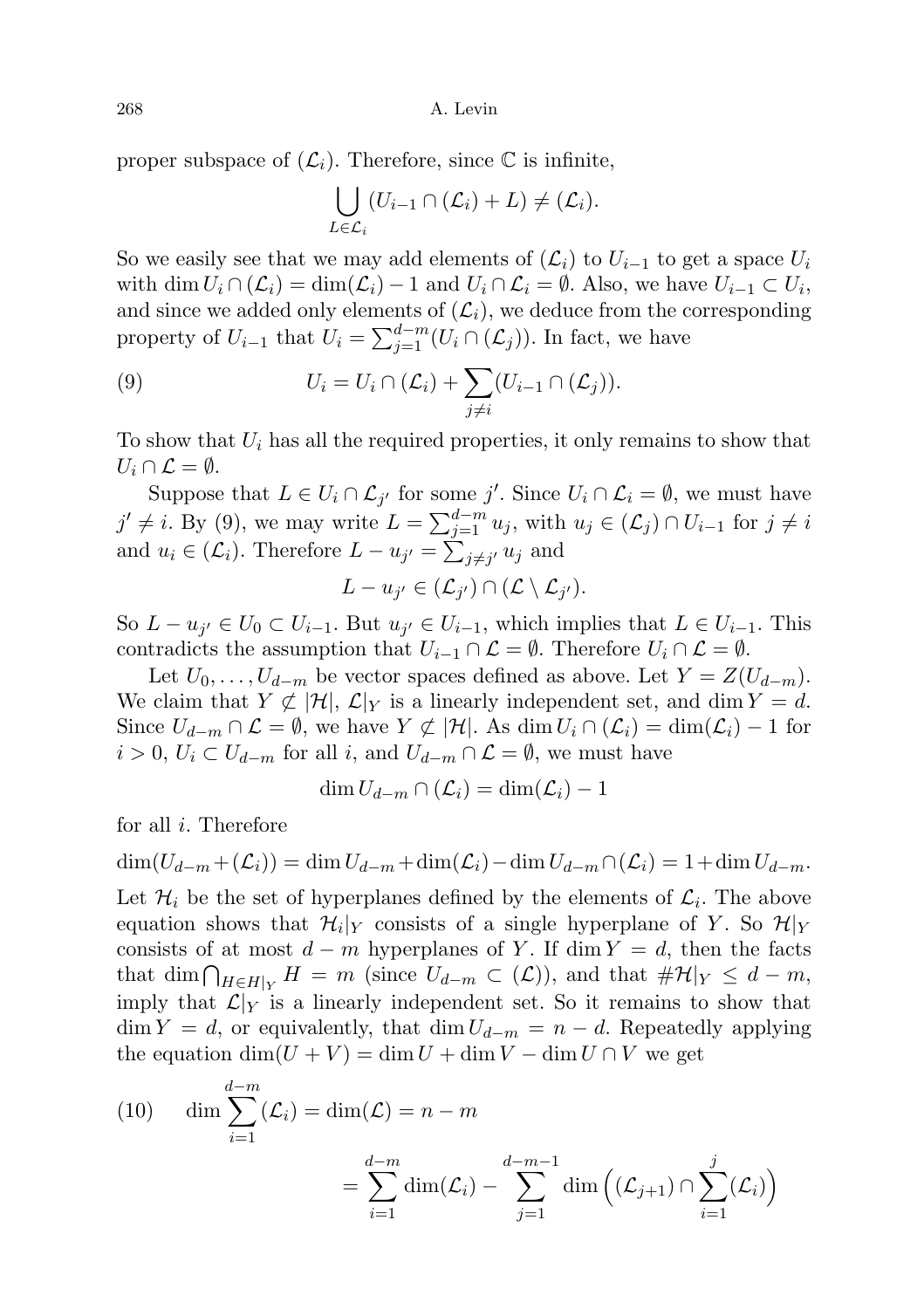and

(11) 
$$
\dim U_{d-m} = \dim \sum_{i=1}^{d-m} ((\mathcal{L}_i) \cap U_{d-m})
$$
  
= 
$$
\sum_{i=1}^{d-m} \dim(\mathcal{L}_i) \cap U_{d-m}
$$
  
- 
$$
\sum_{j=1}^{d-m-1} \dim ((\mathcal{L}_{j+1}) \cap U_{d-m} \cap \sum_{i=1}^{j} (U_{d-m} \cap (\mathcal{L}_i))).
$$

We claim that

$$
(\mathcal{L}_{j+1}) \cap U_{d-m} \cap \sum_{i=1}^j (U_{d-m} \cap (\mathcal{L}_i)) = (\mathcal{L}_{j+1}) \cap \sum_{i=1}^j (\mathcal{L}_i).
$$

One inclusion is trivial. For the other, let  $u \in (\mathcal{L}_{j+1}) \cap \sum_{i=1}^{j} (\mathcal{L}_i)$ . This means that we have an equation  $u = \sum_{i=1}^{j} u_i$  where  $u \in (\mathcal{L}_{j+1})$  and  $u_i \in (\mathcal{L}_i)$ . It follows easily from the definition of  $U_0$  that  $u, u_1, \ldots, u_j \in U_0 \subset U_{d-m}$ . The equation then follows. We also have dim  $(\mathcal{L}_i) \cap U_{d-m} = \dim(\mathcal{L}_i) - 1$ . Therefore, from (10) and (11), we get

$$
\dim U_{d-m} = \sum_{i=1}^{d-m} \dim(\mathcal{L}_i) - \sum_{j=1}^{d-m-1} \dim((\mathcal{L}_{j+1}) \cap \sum_{i=1}^{j} (\mathcal{L}_i)) - (d-m) \n= n - m - (d-m) = n - d,
$$

as was to be shown.

#### References

- [1] E. Bombieri and W. Gubler, Heights in Diophantine Geometry, New Math. Monogr. 4, Cambridge Univ. Press, Cambridge, 2006.
- [2] J.-H. Evertse, On sums of S-units and linear recurrences, Compos. Math. 53 (1984), 225–244.
- [3] —, The number of solutions of decomposable form equations, Invent. Math. 122 (1995), 559–601.
- [4] J.-H. Evertse and K. Győry, Finiteness criteria for decomposable form equations, Acta Arith. 50 (1988), 357–379.
- $[5] \quad -$ , The number of families of solutions of decomposable form equations, ibid. 80 (1997), 367–394.
- [6] H. Fujimoto, *Extensions of the big Picard's theorem*, Tôhoku Math. J. (2) 24 (1972), 415–422.
- [7] M. L. Green, Holomorphic maps into complex projective space omitting hyperplanes, Trans. Amer. Math. Soc. 169 (1972), 89–103.
- [8] K. Győry, On the numbers of families of solutions of systems of decomposable form  $equations, Publ. Math. Debrecen 42 (1993), 65–101.$